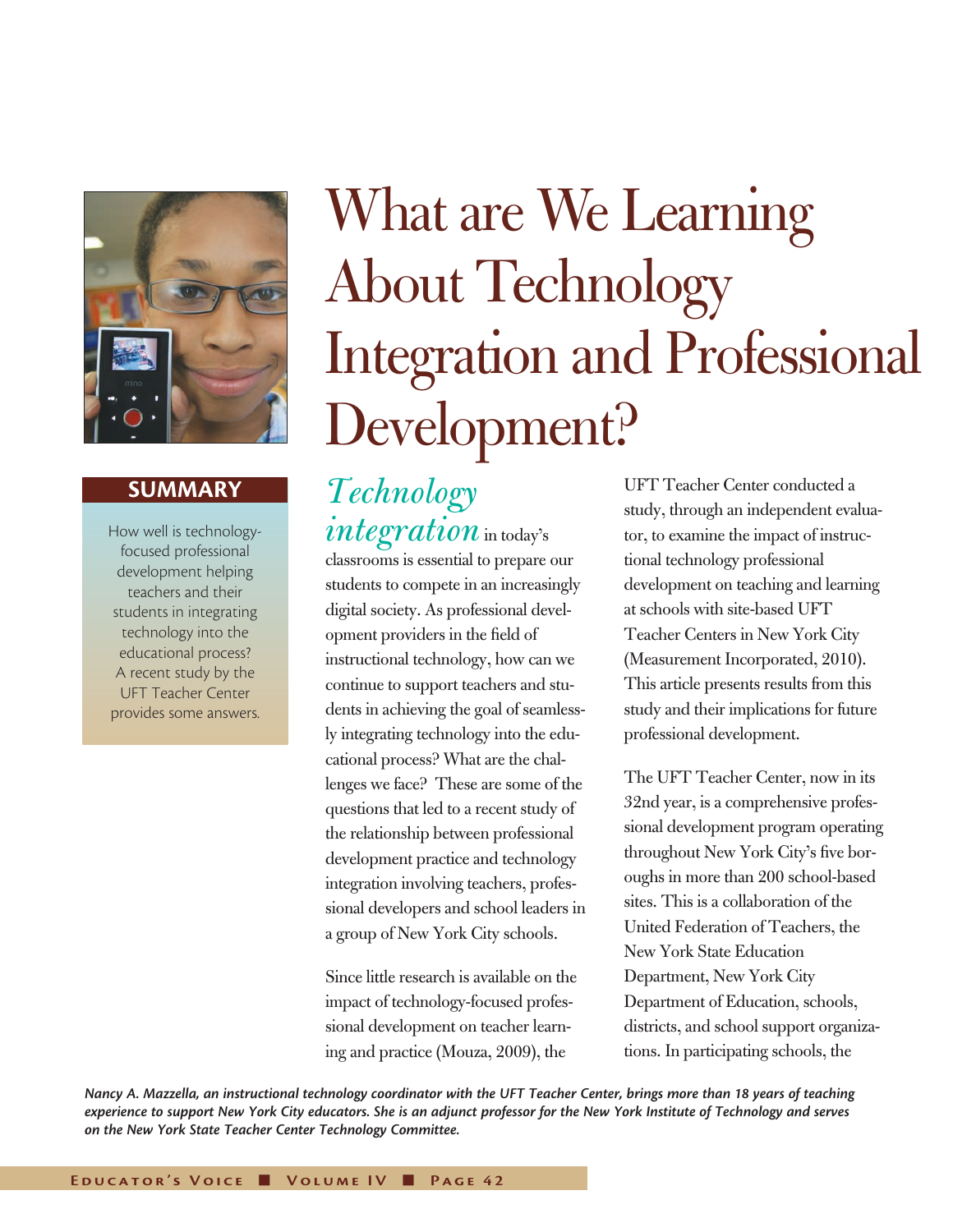#### **Nancy A. Mazzella, United Federation of Teachers**

UFT Teacher Center staff support teaching and learning by providing a wide range of job-embedded professional development opportunities such as one-on-one coaching, in-classroom support, demonstration lessons, coteaching, professional study groups, and work sessions. Additionally, the UFT Teacher Center provides a variety of citywide networks, conferences, and seminars — open to all New York City educators.

This study analyzed data collected from surveys administered across all grade levels at 40 UFT Teacher Center partner schools that received instructional technology professional development and support. The main purposes of this study in relation to exploring teacher, Teacher Center staff, and administrator perceptions, were to:

- **n** examine the type, amount and quality of educational technology professional development in *preparing teachers to integrate technology* into their instructional practice,
- $\blacksquare$  investigate the use of technology to *differentiate instruction* for students,
- $\blacksquare$  investigate the impact of technology professional development on the *instructional practices*  of participating teachers, and
- investigate the *impact of technology professional development* on student learning.

Three surveys were used to gather data. One survey was administered to teachers who received a significant amount of technology-related professional development from UFT Teacher Center staff. It assessed the types of instructional technology professional development received by teachers, teacher satisfaction and changes in knowledge, skills and instructional practice as a result of UFT Teacher Center professional development. Teachers were also asked about the perceived impact of educational technology on student learning.

A second survey, administered to UFT Teacher Center staff, collected information on the instructional technology professional development provided to teachers. It also addressed the effectiveness and relevance of the

*continued on following page*

UFT Teacher Center partner schools receive the support of a full-time coach who provides a wide range of job-embedded professional development opportunities such as one-on-one coaching, in-classroom support, demonstration lessons, co-teaching, professional study groups and work sessions.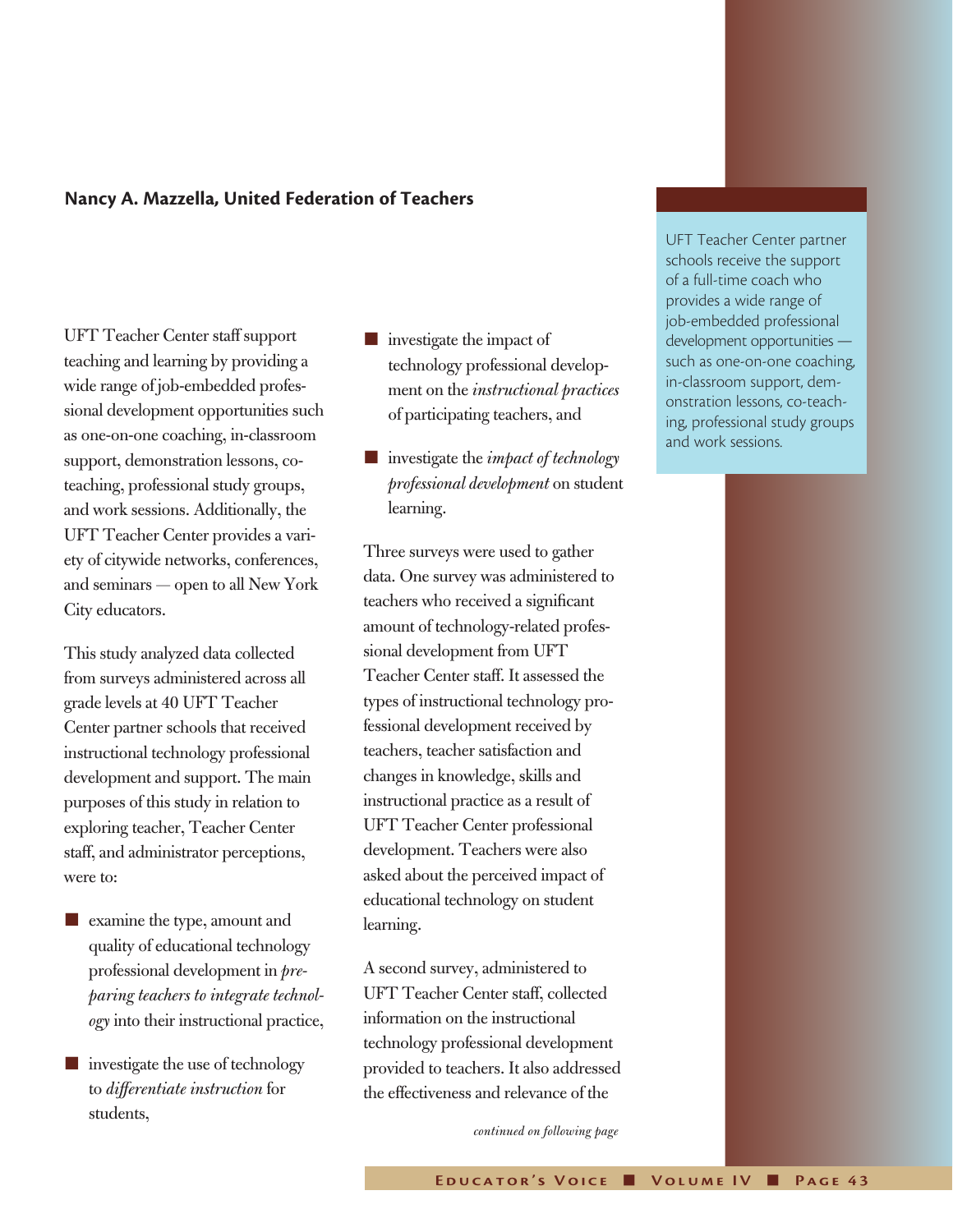# What are We Learning About Technology Integration and Professional Development?

While it is important to provide training sessions to help teachers learn how to use specific hardware and software, professional development must go further and provide *ongoing* support.

professional development and support UFT Teacher Center staff received from the UFT Teacher Center to prepare them as providers of technology professional development.

A third survey was administered to school leaders. It assessed the impact of the program from the perspective of school leadership.

### **Preparing Teachers to Integrate Technology**

The goal of successful technology professional development is its integration into teaching to impact student learning. Before we can begin to discuss technology integration, however, we must consider its definition. "Technology integration" can, and often does, mean different things to different people. For the purposes of this report, we will use the definition offered by the Intel Teach Program (Intel Teach Program, 2009), which defines technology integration as the process of teachers and students routinely and seamlessly using technology resources and technology-based practices to enhance learning.

For teachers to integrate technology routinely and seamlessly, they must have access to technology. As one UFT Teacher Center staff member stated, "Teachers must feel they have access to technology on a regular basis to plan it into their lessons." An

overwhelming 94% of respondents who were UFT Teacher Center staff reported that access to the Internet in their school was "moderate to great." More than 80% reported that access to desktop computers and printers was "moderate to great." On the other hand, the results were less promising when asked about web-based video resources, digital recording devices and licensed copies of instructional software. Only 59% reported that access to Web-based video resources was "moderate to great." Slightly more than half indicated access to digital recording devices was "moderate to great," and 60% indicated access to licensed copies of instructional software was "moderate to great." In other words, access was reported to be greatest for basic Internet access, computers and printers, but these do not reflect the types of technologies many students actually use in their everyday lives, such as handheld devices and Web 2.0 tools. As technology evolves, we must continue to examine not only the amount of technology accessible to teachers and students, but the *type* of technology as well.

Once teachers have access to technology, such as interactive whiteboards, they need to know how to use the technology before they can begin to integrate it into their teaching. Helping teachers learn how to use specific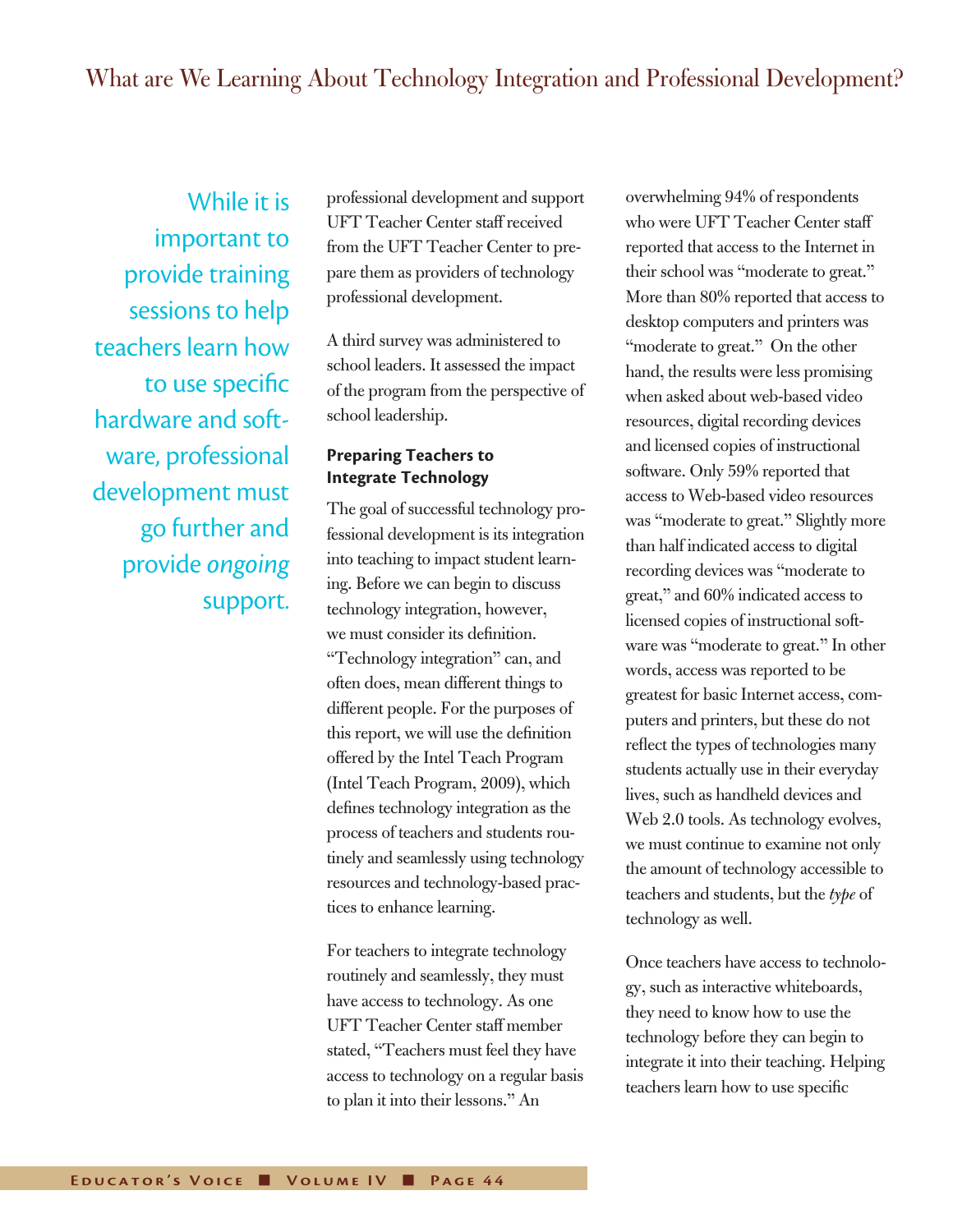hardware and software tends to be the focus of short-term workshops or training sessions. While it is important to provide training sessions to help teachers learn how to use specific hardware and software, professional development must go further and provide *ongoing* support. As Fishman (2006) noted, learning how to use technology is not the same as learning how to *teach* with technology — and the findings of this study are consistent with this understanding.

Figure 1 illustrates the effectiveness of support structures in helping teachers implement instructional technology in the classroom as reported by teachers, principals and UFT Teacher Center staff. More than 80% of respondents who were teachers rated modeling as a "moderate to very effective" way to help them implement integration of instructional technology into the classroom. This was followed closely by work sessions, study groups, coaching, and in-class assistance — in terms of percentage of respondents rating the approach as "moderate to very effective." It is noteworthy that a fairly high percentage of all three groups (i.e., principals, teachers, Teacher Center staff) rated the following as "moderate to very effective": coaching, in-class assistance, modeling, work sessions, and study groups.

It should be noted that even with the support they have received, two-thirds



of teachers indicated they needed additional support and professional development to further implement technology practices in their classrooms. These findings confirm the need for ongoing professional development, and are especially noteworthy in tough economic times when professional development may seem like a luxury rather than a necessity.

The study's results also indicate some interesting differences in the perceptions of teachers and principals concerning the impact of professional development activities on the level of teacher preparedness to integrate technology (see Figure 2).

*continued on following page*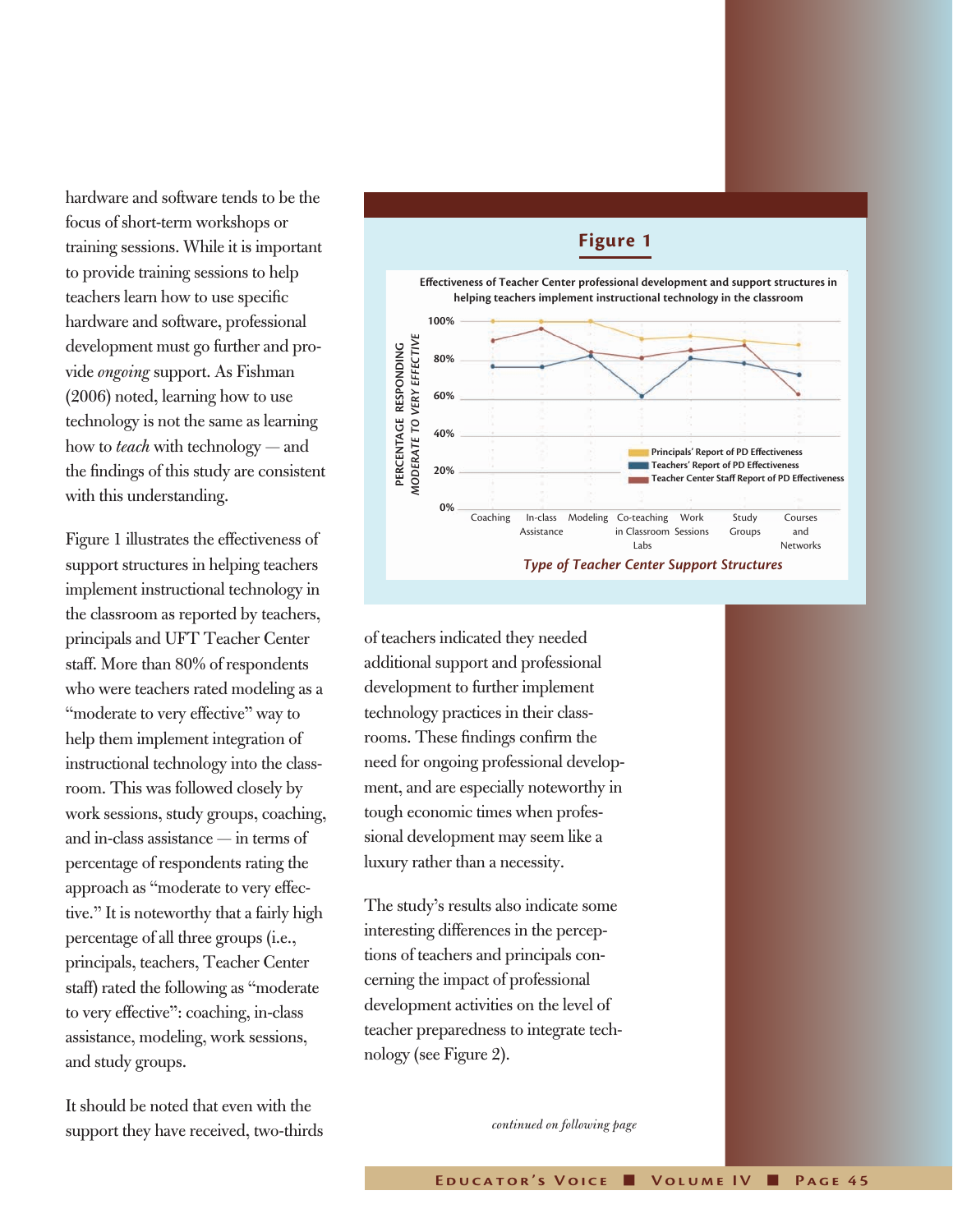# What are We Learning About Technology Integration and Professional Development?



While 36% of the teachers surveyed believed they were "very well" prepared to integrate instructional technology into their classroom practice, 57% of the principals believed that teachers were "very well" prepared. A possible explanation for these differences might be that teachers and principals have different definitions of technology integration. Further conversations among teachers and administrators might lead to a common definition, which could help establish clear expectations and guide future professional development.

## **Using Technology to Differentiate Instruction**

The data suggest that teachers are focused on new and improved ways of implementing differentiated instruction. More than 70% of the teachers

reported that as a result of the instructional technology support and professional development provided by UFT Teacher Center staff, they are now:

- $\blacksquare$  creating new and different ways for students to take in information;
- $\blacksquare$  differentiating for readiness levels and creating materials that match both readiness levels and interests;
- differentiating for interest; and
- $\blacksquare$  creating alternate ways students can demonstrate what they know and have learned.

Although these results indicate that the professional development provided by UFT Teacher Center staff helped teachers differentiate instruction, both teachers and UFT Teacher Center staff overwhelmingly report the need for additional professional development in this area. This makes sense since new technologies — assistive technologies in particular — are being introduced at a rapid pace.

#### **Impact on Instructional Practices**

The study asked teachers, principals and UFT Teacher Center staff to consider technology implementation across six skill levels from beginning to more advanced stages (see Table 1). Most teachers reported that they were in the early to middle levels of technology implementation; others reported a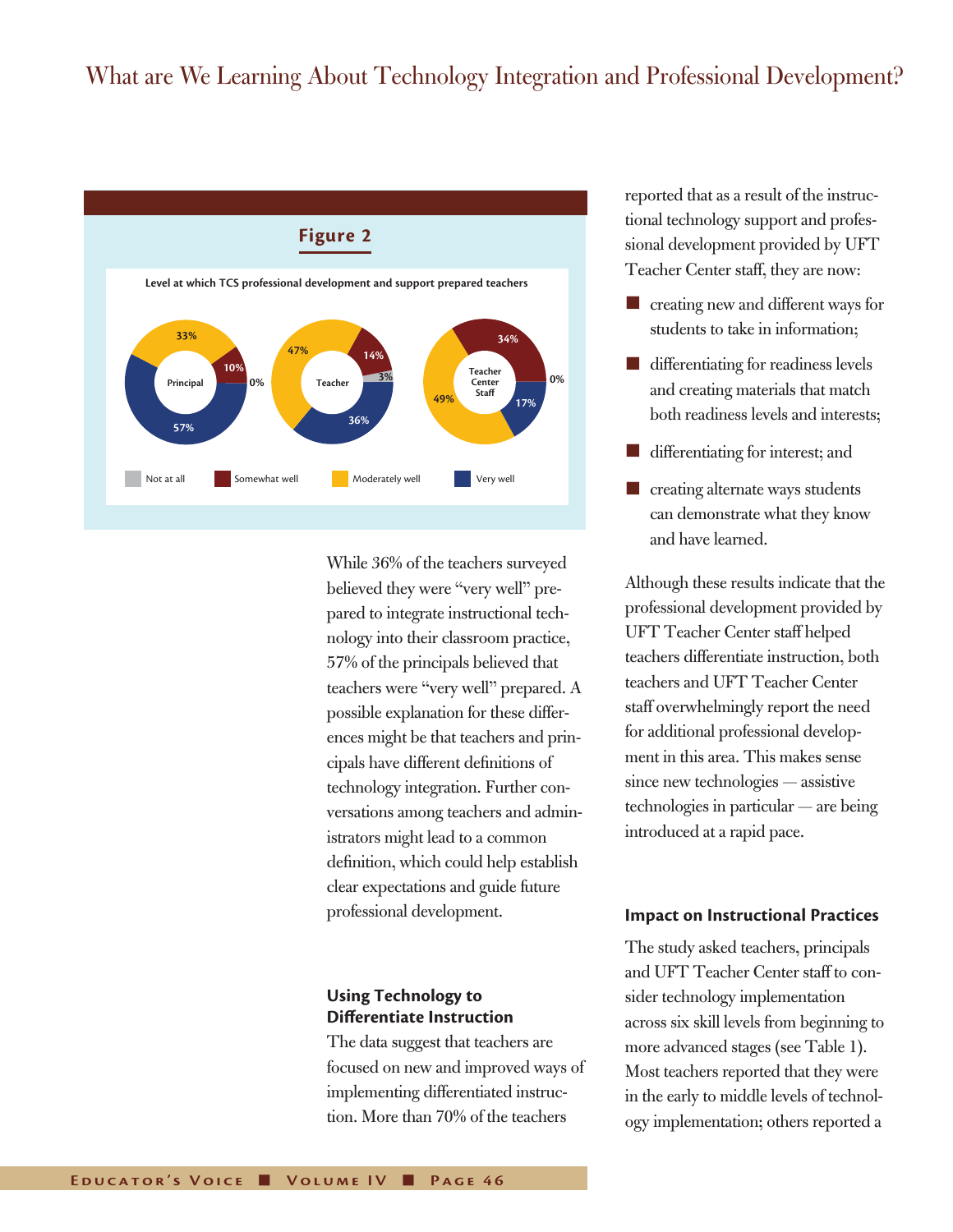## **Table 1**

#### **Skill level in implementing instructional technology in the classroom**

| <b>Skill Level</b> | <b>Level of Implementation</b>                                                                                                              | %  |
|--------------------|---------------------------------------------------------------------------------------------------------------------------------------------|----|
| Level 1            | Teachers are still learning about ways of using technology for instruction;<br>they have not yet used it.                                   | 8  |
| Level 2            | Teachers have begun using technology for instruction, but usage is uneven<br>as they have not yet mastered all components.                  | 28 |
| Level 3            | Teachers are using technology for instruction routinely and have<br>encountered minimal implementation problems.                            | 25 |
| Level 4            | Teachers' technology knowledge is fully integrated in the instructional program.<br>It is a normal, ongoing part of the way teachers teach. | 18 |
| Level 5            | Teachers are now exploring ways of refining their use of technology<br>to increase impact on students (e.g., differentiate instruction).    | 14 |
| Level 6            | Teachers are collaborating with other teachers to expand the impact<br>of technology on all of our students.                                |    |

higher level of implementation. This outcome has implications that are important for the design of professional development. Clearly, professional development needs to be differentiated to accommodate teachers at the beginning stages of implementation as well as those at the more advanced stages.

When Teacher Center staff were asked to reflect upon the extent to which technology-related professional development appeared to affect the way teachers instruct, assess and think about their teaching, the results were surprising. More than 70% of Teacher Center staff reported that, as a result of technology professional development, teachers

appear to have altered the way they assess and monitor student progress, have changed the way they group students for instruction and have altered the content of their instruction — to a "moderate or great extent." Also, 77% of Teacher Center staff reported that the way teachers feel about professional growth opportunities was affected (in a positive way) to a "moderate or great extent." These results imply that instruction will be influenced when sufficient support is given.

Nearly 60% of teacher respondents reported an increase in grouping for differentiated activities. Fifty-four

*continued on following page*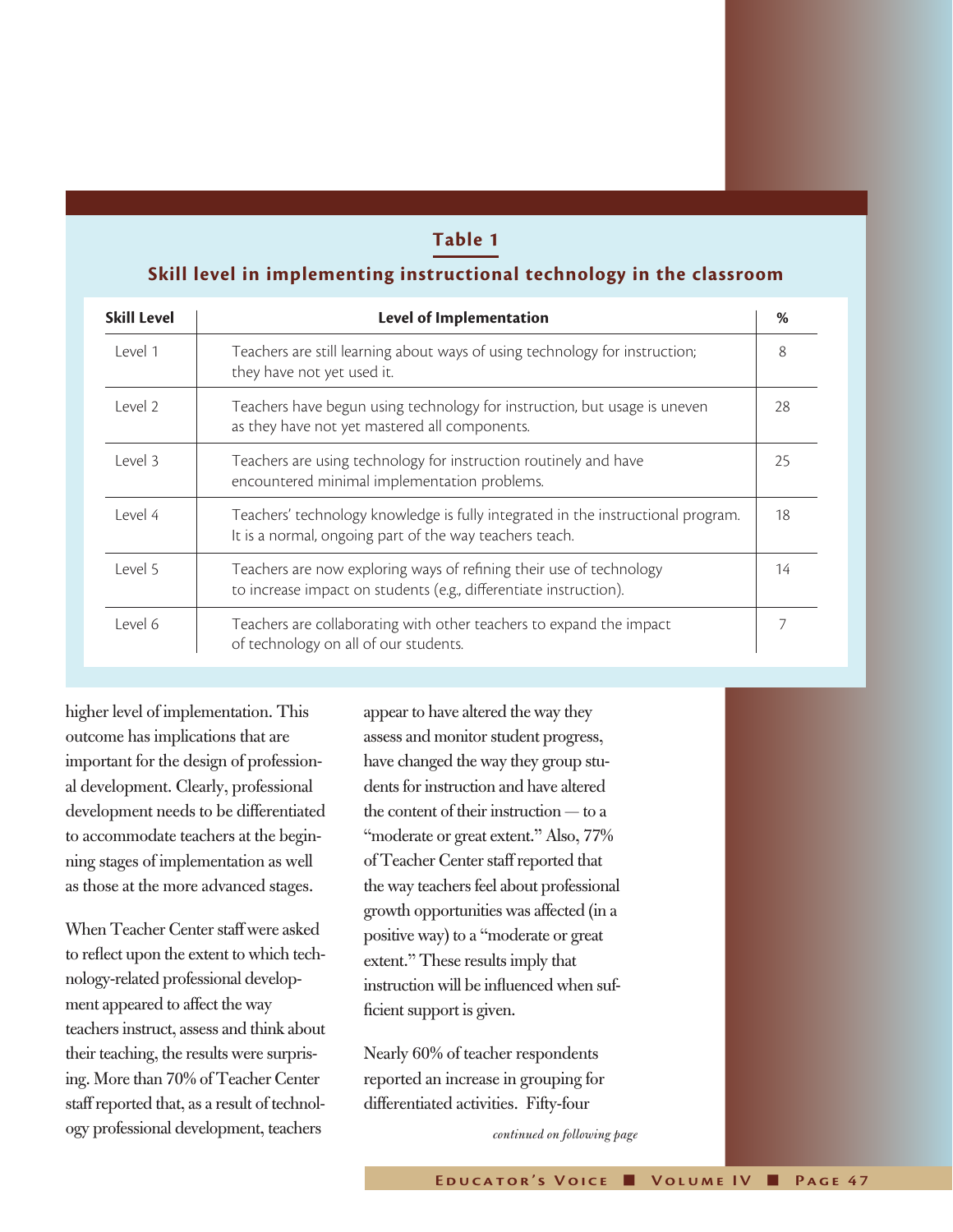A successful professional development program must consider not only how to facilitate change in teachers' knowledge and skills but also how to facilitate change in teachers' beliefs and preconceptions. percent of teachers reported an increase in the use of project-based learning to monitor student progress. In fact, the only teacher-led activity that did not show an increase was using lecture (which many would argue is overused).

While these findings are promising, even more promising are the results indicating that a high percentage of teachers are implementing more student-led instructional activities. More than half of teachers reported an increase in having students teach or help other students. Close to half reported an increase in having students work on long-term projects and work in collaborative teams. This shift is aligned with the National Educational Technology Standards (NETS) as well as the Common Core State Standards that require students to use a variety of digital media and environments to communicate and work collaboratively.

#### **Impact on Student Learning**

This study examined perceptions related to the impact of the uses of technology on student learning. While this is a difficult variable to consider separately, close to 40 % of teachers would attribute technology use to higher student engagement and excitement about learning. Approximately 30% believe that students appeared better able to

relate their learning to real-world applications. These outcomes are important to follow and increase, since these areas are directly related to effective teaching in general, as well as attaining Common Core State Standards — that is, to better prepare students for college and careers.

The study also considered the amount of technology-related professional development and support teachers received to assess the role it had played in reported student benefits. The data indicate that the more instructional technology professional development and support a teacher receives, the more the teacher incorporates technology in the classroom. Teachers who use technology to a greater degree observe and report greater benefits to students. Clearly, increasing the amount of professional development and support to teachers is key to increased benefits to students.

#### **Implications**

As Joellen Killion (2003) points out, it is widely believed that if teachers attend a workshop they can begin to immediately implement new strategies in their classrooms. It may be thought that increasing the teacher's knowledge and skills related to technology integration will lead automatically to a change in behavior. However, as Killion notes, professional development is